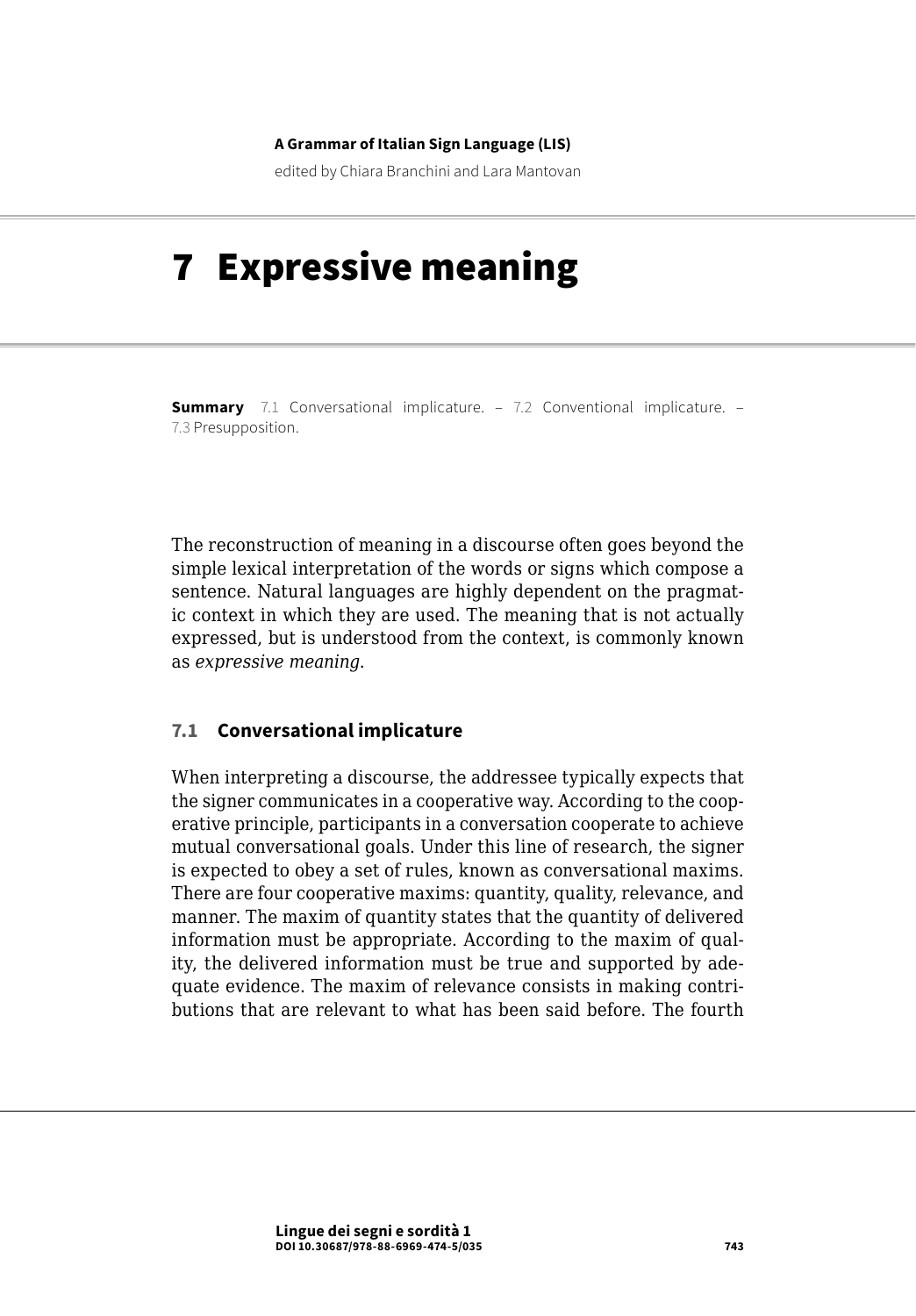maxim concerns manner: the delivered information must be brief, clear, and unambiguous.

In some cases, signers might decide to violate a maxim in a way that interlocutors clearly understand the violation. In such situations, a conversational implicature arises.

Importantly, implicatures are context-dependent: in the presence of different contexts, the same implicature might not arise.

Very common conversational implicatures are scalar implicatures, which are often related to a set of lexical expressions and are ordered by entailment, such as the quantifiers some, most and ALL [LEX-ICON 3.10.2]. The signer knows that, in the entailment scale, some is lower than most and lower than ALL. The choice to use a more specific item (e.g. MOST) suggests that the stronger characterisation (e.g. ALL) does not hold. An example of a sentence with the use of most is presented below.

studentmajority study be\_engaged majority study be\_engaged 'Most of the students are engaged in studying.'

In the sentence above, the conversational implicature is that 'not all the students are engaged'. However, if the signer adds a second utterance, such as in the example below, the previously established conversational implicature is cancelled.

student majority be\_engaged study palm\_up all be\_engaged 'Most of the students are engaged in study, actually all the students are engaged.'

Unlike conversational implicatures, conventional implicatures [PRAG-MATICS 7.2] and presuppositions [PRAGMATICS 7.3] cannot be cancelled.

Another property of conversational implicatures is that they can be reinforced, as in the example below. Here we can see that the expression MORE THAN NOT fulfils the function of reinforcing the implicature ("no more than the established number").

 $\begin{picture}(180,10) \put(0,0){\line(1,0){10}} \put(10,0){\line(1,0){10}} \put(10,0){\line(1,0){10}} \put(10,0){\line(1,0){10}} \put(10,0){\line(1,0){10}} \put(10,0){\line(1,0){10}} \put(10,0){\line(1,0){10}} \put(10,0){\line(1,0){10}} \put(10,0){\line(1,0){10}} \put(10,0){\line(1,0){10}} \put(10,0){\line(1,0){10}} \put(10,0){\line($  $\begin{picture}(180,10) \put(0,0){\line(1,0){10}} \put(10,0){\line(1,0){10}} \put(10,0){\line(1,0){10}} \put(10,0){\line(1,0){10}} \put(10,0){\line(1,0){10}} \put(10,0){\line(1,0){10}} \put(10,0){\line(1,0){10}} \put(10,0){\line(1,0){10}} \put(10,0){\line(1,0){10}} \put(10,0){\line(1,0){10}} \put(10,0){\line(1,0){10}} \put(10,0){\line($  $\begin{picture}(180,10) \put(0,0){\line(1,0){10}} \put(10,0){\line(1,0){10}} \put(10,0){\line(1,0){10}} \put(10,0){\line(1,0){10}} \put(10,0){\line(1,0){10}} \put(10,0){\line(1,0){10}} \put(10,0){\line(1,0){10}} \put(10,0){\line(1,0){10}} \put(10,0){\line(1,0){10}} \put(10,0){\line(1,0){10}} \put(10,0){\line(1,0){10}} \put(10,0){\line($ 'Gianni has two cars and no more than two.'

Conversational implicatures are also not detachable. Given a specific context and a specific proposition, the same implicatures will arise. As in the example below, where the conversational implicature enhances the possibility that tomorrow it will not rain.

 $\begin{picture}(180,170)(0,0) \put(0,0){\vector(1,0){10}} \put(1,0){\vector(1,0){10}} \put(1,0){\vector(1,0){10}} \put(1,0){\vector(1,0){10}} \put(1,0){\vector(1,0){10}} \put(1,0){\vector(1,0){10}} \put(1,0){\vector(1,0){10}} \put(1,0){\vector(1,0){10}} \put(1,0){\vector(1,0){10}} \put(1,0){\vector(1,0){10}} \put(1,0){\vector(1,0){10}} \put(1,0){\vector(1,0){10$  $\begin{picture}(180,170)(0,0) \put(0,0){\vector(1,0){10}} \put(1,0){\vector(1,0){10}} \put(1,0){\vector(1,0){10}} \put(1,0){\vector(1,0){10}} \put(1,0){\vector(1,0){10}} \put(1,0){\vector(1,0){10}} \put(1,0){\vector(1,0){10}} \put(1,0){\vector(1,0){10}} \put(1,0){\vector(1,0){10}} \put(1,0){\vector(1,0){10}} \put(1,0){\vector(1,0){10}} \put(1,0){\vector(1,0){10$  $\begin{picture}(180,170)(0,0) \put(0,0){\vector(1,0){10}} \put(1,0){\vector(1,0){10}} \put(1,0){\vector(1,0){10}} \put(1,0){\vector(1,0){10}} \put(1,0){\vector(1,0){10}} \put(1,0){\vector(1,0){10}} \put(1,0){\vector(1,0){10}} \put(1,0){\vector(1,0){10}} \put(1,0){\vector(1,0){10}} \put(1,0){\vector(1,0){10}} \put(1,0){\vector(1,0){10}} \put(1,0){\vector(1,0){10$ 'Maybe tomorrow it will rain.'

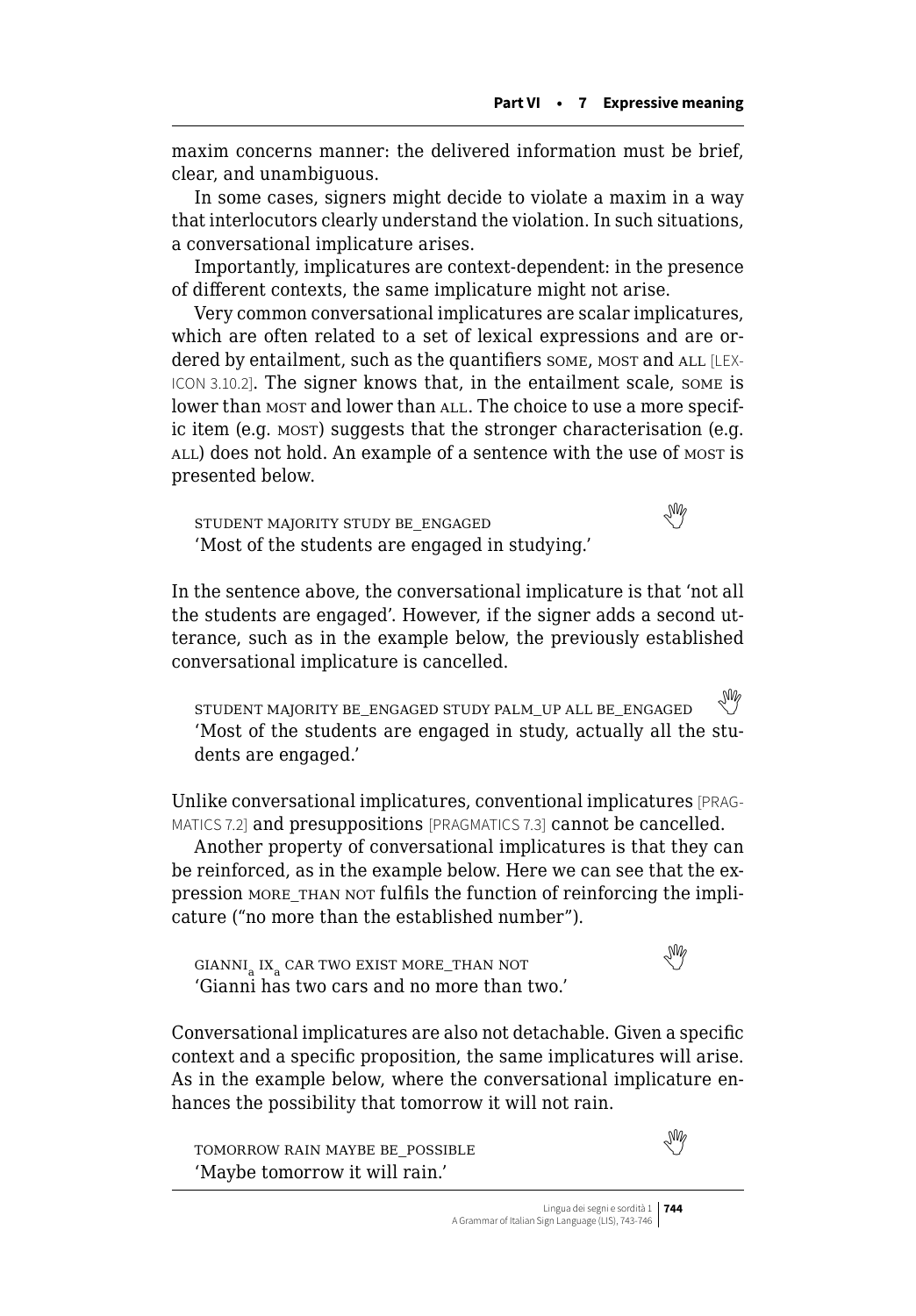# <span id="page-2-0"></span>**7.2 Conventional implicature**

Differently from conversational implicatures, conventional implicatures are entailed by lexical and constructional meanings. Indeed, conventional implicatures are not context-dependent, namely their generation does not depend from the context. Conventional implicatures are closely related to the lexical meaning of the relevant linguistic expression. In the implicature exemplified below, the concept of being fat is felt in contrast with the concept of being agile and a skilled dancer.

tl  $\frac{L}{2}$ WOMAN IX<sub>2</sub> FAT BUT DANCE GOOD\_AT 'The woman is very fat, but she is good at dancing.'

Regardless of the context, conventional implicatures are attached to a specific linguistic meaning and for this reason it is not possible to cancel them by adding further sentences, such as in the case of conversational implicatures [PRAGMATICS 7.1]. For instance, it is not possible to cancel the contrast between being fat and being agile by adding a sentence which specifies that this contrast does not hold (i.e. 'The woman is fat, but she dances well and no contrast exists between the fact that she is fat and that she dances well').

# **7.3 Presupposition**

The presupposition of an utterance concerns the part of encyclopaedic knowledge or the piece of information that the signer assumes in order for the utterance to be meaningful within a specific context. In the example below, the utterance presupposes that Gianni used to smoke before but he stopped doing it.

gianni smoke stop  'Gianni stopped smoking.'



Similarly to conventional implicatures, presuppositions are triggered by specific lexical meanings. The main distinction between these two pragmatic phenomena is the fact that in presuppositions the additional meaning is relevant for evaluating the truth conditions of the utterance. It means that, in order to consider the descriptive meaning true ('Gianni stopped smoking'), the interlocutor needs to assume that the presupposed meaning is true ('Gianni used to smoke').